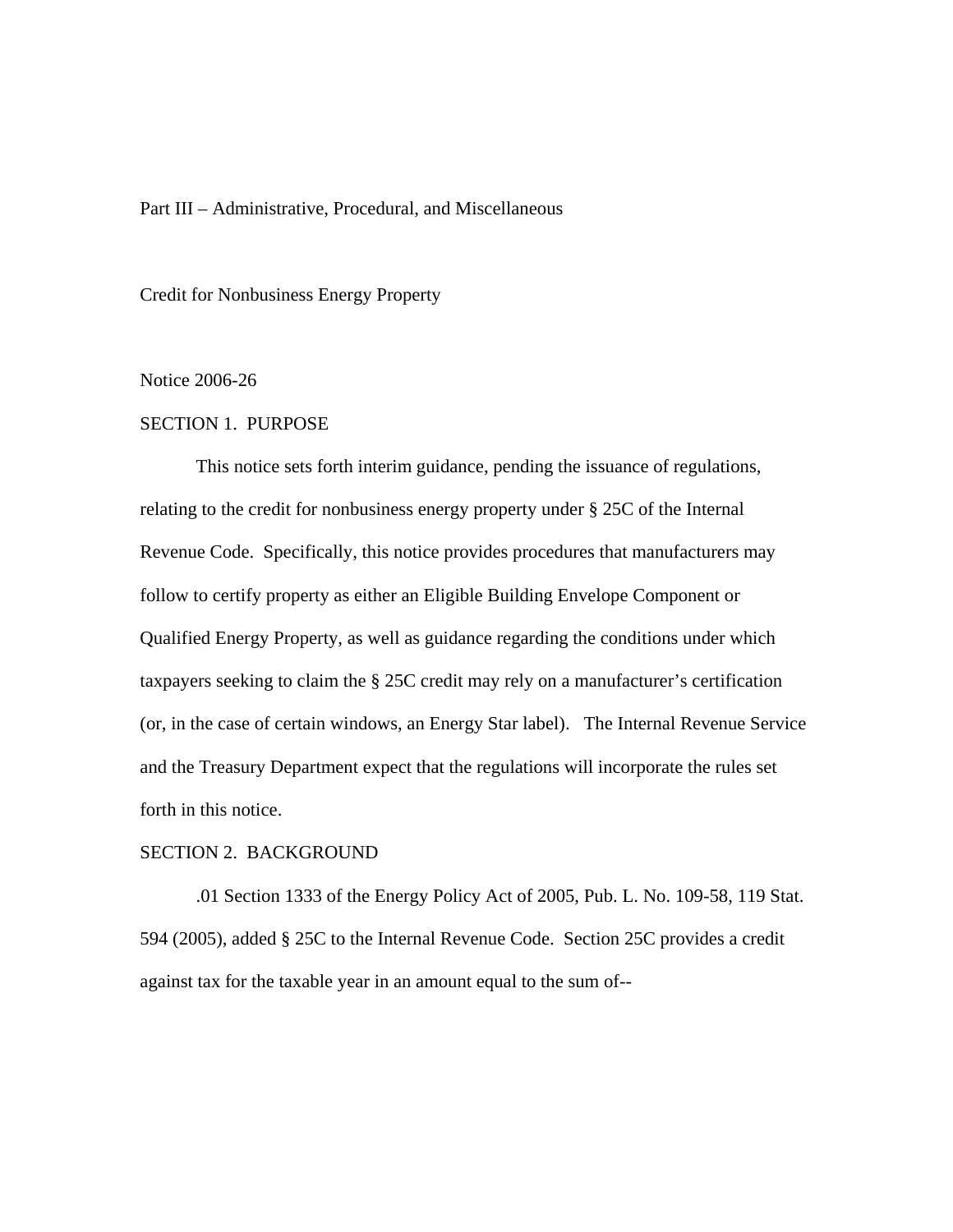(1) Ten percent of the amount paid or incurred by the taxpayer for qualified energy efficiency improvements (that is, property described in section 4.01 of this notice) installed during the taxable year; and

(2) The amount of expenditures for residential energy property (that is, property described in section 5.01 of this notice) paid or incurred by the taxpayer during the taxable year.

.02 Under § 25C(b), the maximum amount of the credit allowable to a taxpayer under § 25C(a) for all taxable years is \$500 (\$200 in the case of amounts paid or incurred for exterior windows (including storm windows and skylights)). In addition, the maximum amount of credit allowed is--

(1) \$50 for any advanced main air circulating fan;

(2) \$150 for any qualified natural gas, propane, or oil furnace or hot water boiler; and

(3) \$300 for any item of energy-efficient building property (that is, property described in section 5.01(1)-(7) of this notice).

.03 Section 25C(g) and § 1333(c) of the Energy Policy Act provide that the credit applies to property placed in service after December 31, 2005, and before January 1, 2008.

SECTION 3. REFERENCES TO INTERNATIONAL ENERGY CONSERVATION **CODE** 

Manufacturers and taxpayers may treat any reference in this notice to the International Energy Conservation Code (IECC) as a reference to either the 2001

 $-2 -$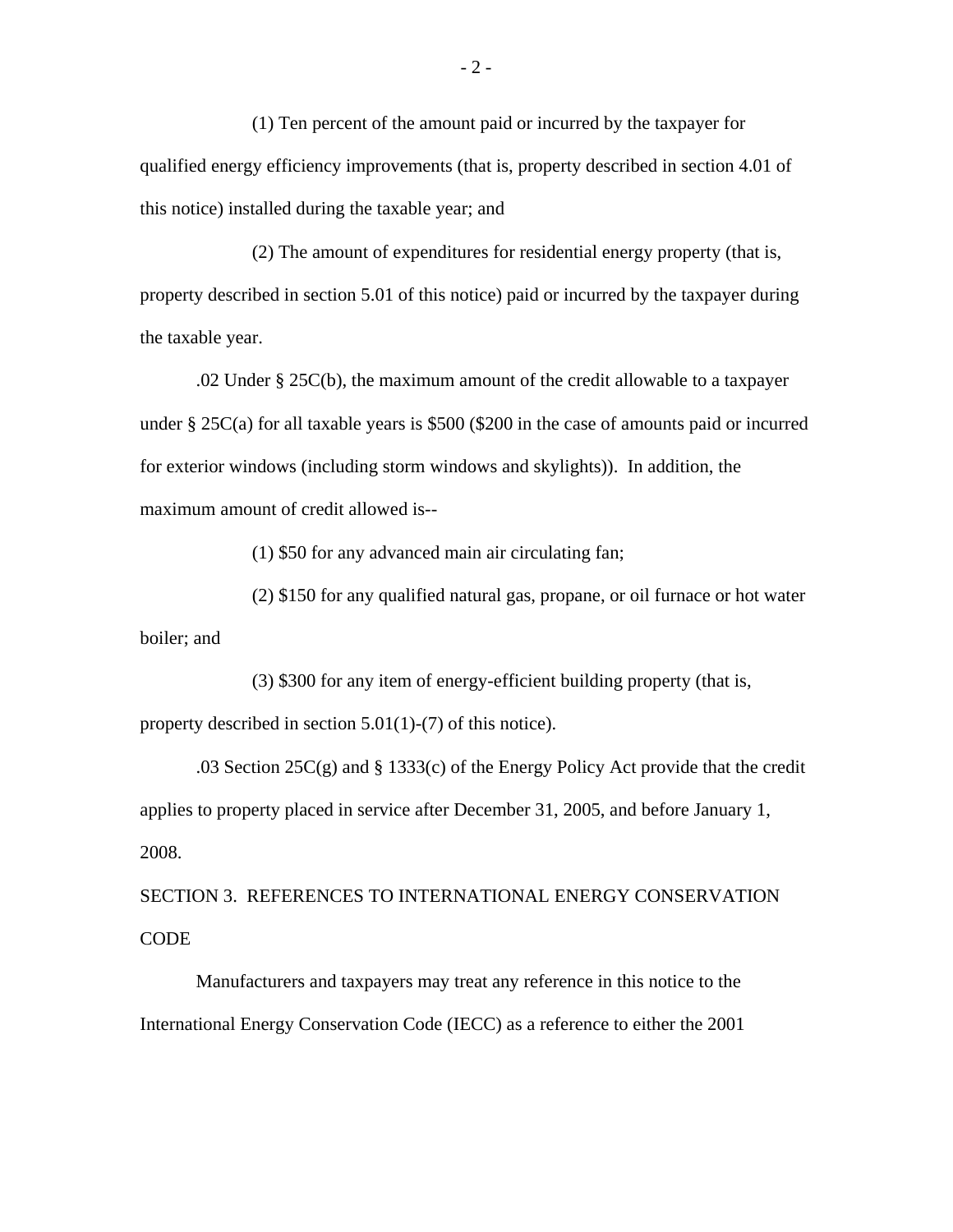Supplement of the 2000 International Energy Conservation Code or the 2004 Supplement of the 2003 International Energy Conservation Code.

#### SECTION 4. QUALIFIED ENERGY EFFICIENCY IMPROVEMENTS

.01 *Eligible Building Envelope Components.*

The credit for qualified energy efficiency improvements is allowed with respect to the following building envelope components (Eligible Building Envelope Components):

(1) An insulation material or system (including any vapor retarder or seal to limit infiltration) that--

(a) Is specifically and primarily designed (within the meaning of section 4.04 of this notice) to reduce heat loss or gain of a dwelling unit when installed in or on the dwelling unit; and

(b) May be taken into account in determining whether the building thermal envelope requirements established by the IECC are satisfied;

(2) An exterior window, skylight, or door (other than a storm window or storm door) that meets or exceeds the prescriptive criteria established by the IECC for the climate zone in which the window, skylight, or door is installed;

(3) A storm window that, in combination with the exterior window over which it is installed, meets or exceeds the prescriptive criteria established by the IECC for the climate zone in which such storm window is installed;

(4) A storm door that, in combination with a wood door assigned a default U-factor by the IECC, does not exceed the default U-factor requirement assigned to such combination by the IECC; and

(5) Any metal roof that--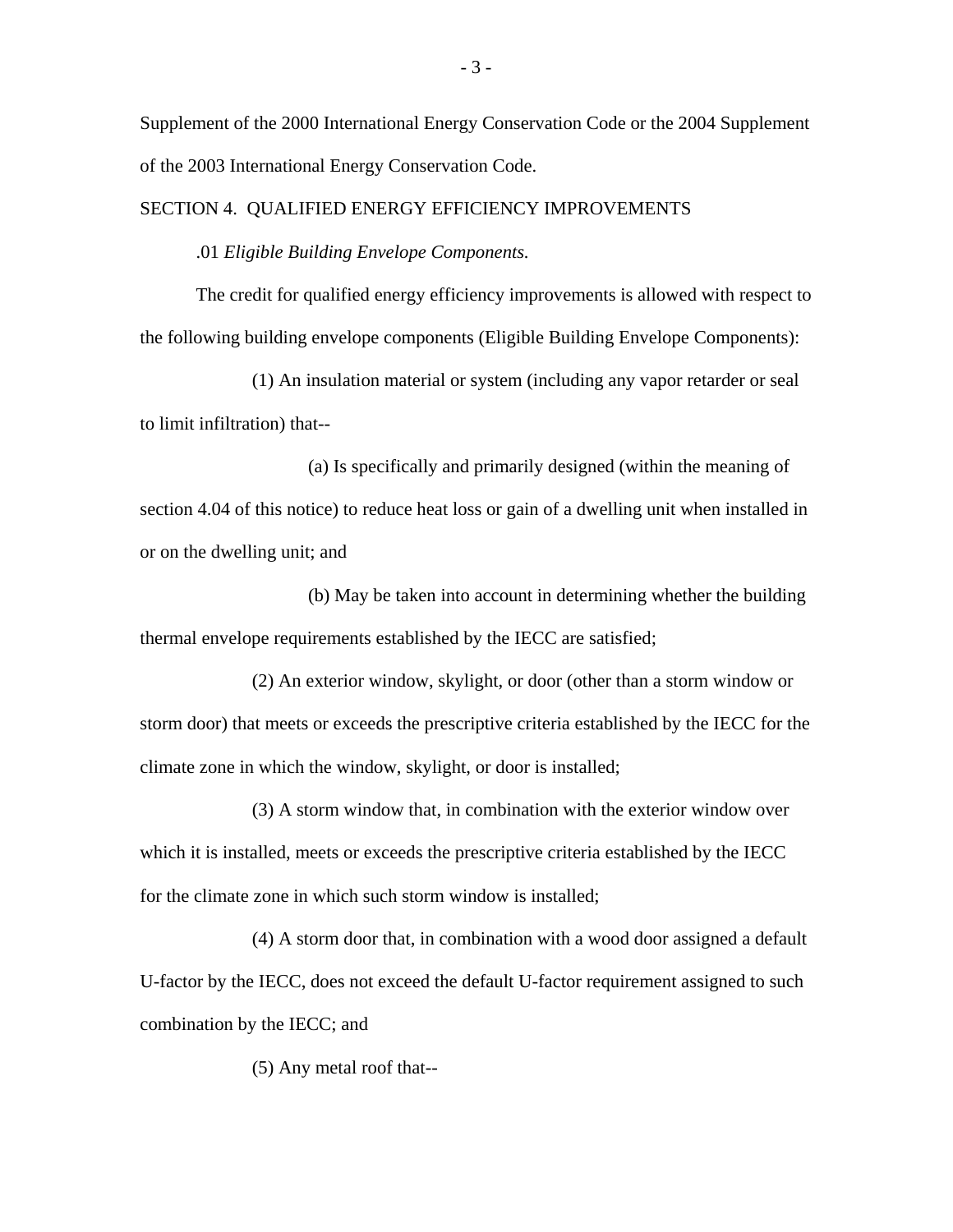(a) Has appropriate pigmented coatings that are specifically and primarily designed to reduce the heat gain of a dwelling unit when installed on the dwelling unit; and

(b) Meets or exceeds Energy Star program requirements (as in effect at the time of installation).

.02 *Manufacturer's Certification.*

(1) *Requirements Applicable to Manufacturer*. The manufacturer of a building envelope component may certify to a taxpayer that the component is an Eligible Building Envelope Component by providing the taxpayer with a certification statement that satisfies the requirements of section 4.02(4) of this notice. The certification statement may be provided by including a written copy of the statement with the packaging of the component, in printable form on the manufacturer's website, or in any other manner that will permit the taxpayer to retain the certification statement for tax recordkeeping purposes.

(2) *Taxpayer Reliance*. Except as provided in section 4.02(3) and (6) of this notice, a taxpayer may rely on a manufacturer's certification that a building envelope component is an Eligible Building Envelope Component. A taxpayer is not required to attach the certification statement to the return on which the credit is claimed. However, § 1.6001-1(a) of the Income Tax Regulations requires that taxpayers maintain such books and records as are sufficient to establish the entitlement to, and amount of, any credit claimed by the taxpayer. Accordingly, a taxpayer claiming a credit for an Eligible Building Envelope Component should retain the certification statement as part of the taxpayer's records for purposes of  $\S 1.6001-1(a)$ .

- 4 -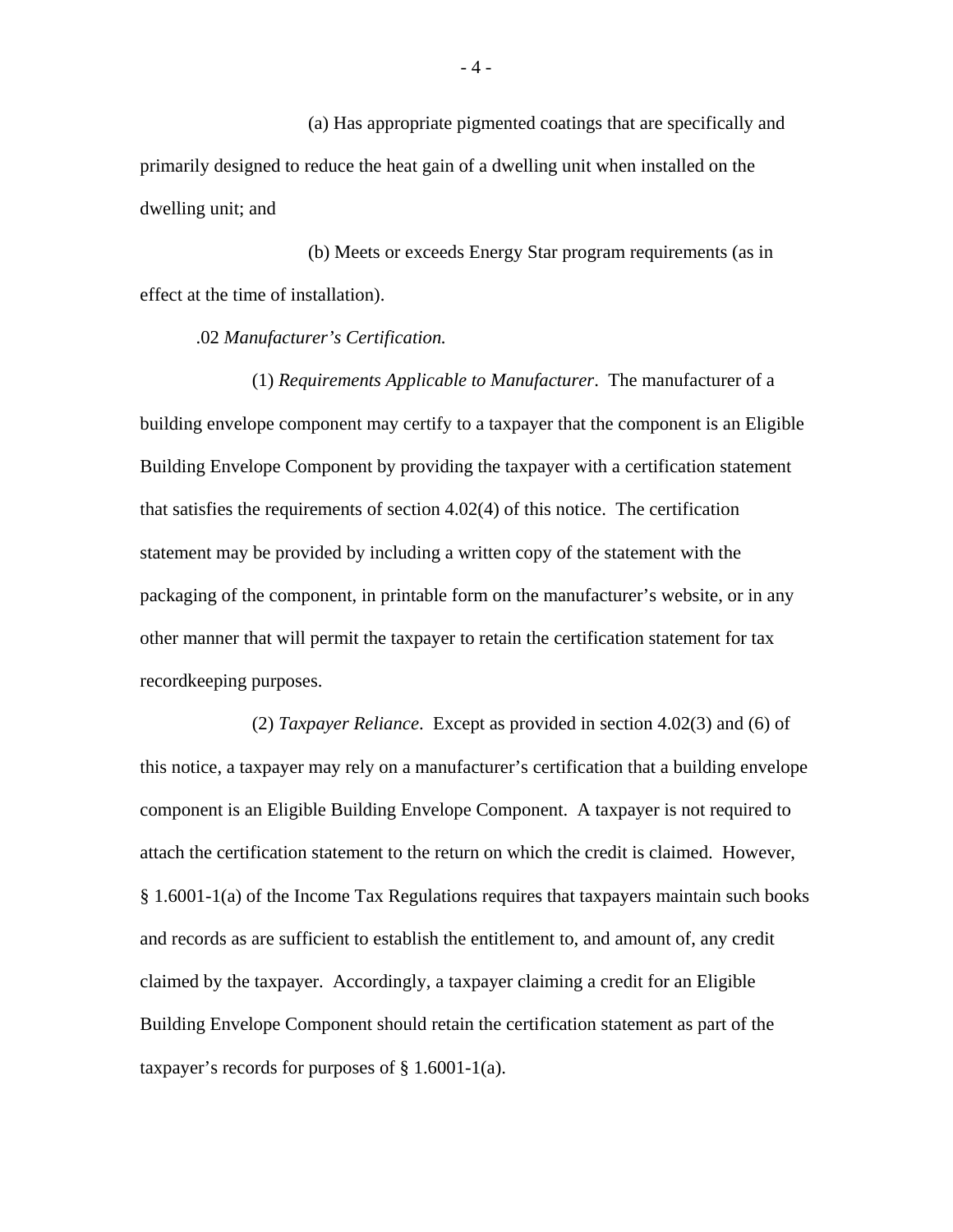(3) *Reliance Permitted Only for Installation Consistent with Certification*.

A taxpayer may rely on a manufacturer's certification that a building envelope component is an Eligible Building Envelope Component--

(a) In the case of an exterior window, skylight, or door (other than a storm window or storm door), only if the component is installed in a climate zone identified in the certification statement; and

(b) In the case of a storm window, only if the component is installed over an exterior window of a class identified in the certification statement and in a climate zone identified for that class of exterior window.

(4) *Content of Manufacturer's Certification Statement*. A manufacturer's certification statement must contain the following:

(a) The name and address of the manufacturer;

(b) Identification of the component as an insulation material or system, an exterior window or skylight, an exterior door, or a metal roof;

(c) The make, model number, and any other appropriate identifiers of the component;

(d) A statement that the component is an Eligible Building

Envelope Component that qualifies for the credit allowed under § 25C;

(e) In the case of an exterior window, skylight, or door (other than a storm window or storm door), the climate zone or zones for which the applicable prescriptive criteria are satisfied;

(f) In the case of a storm window--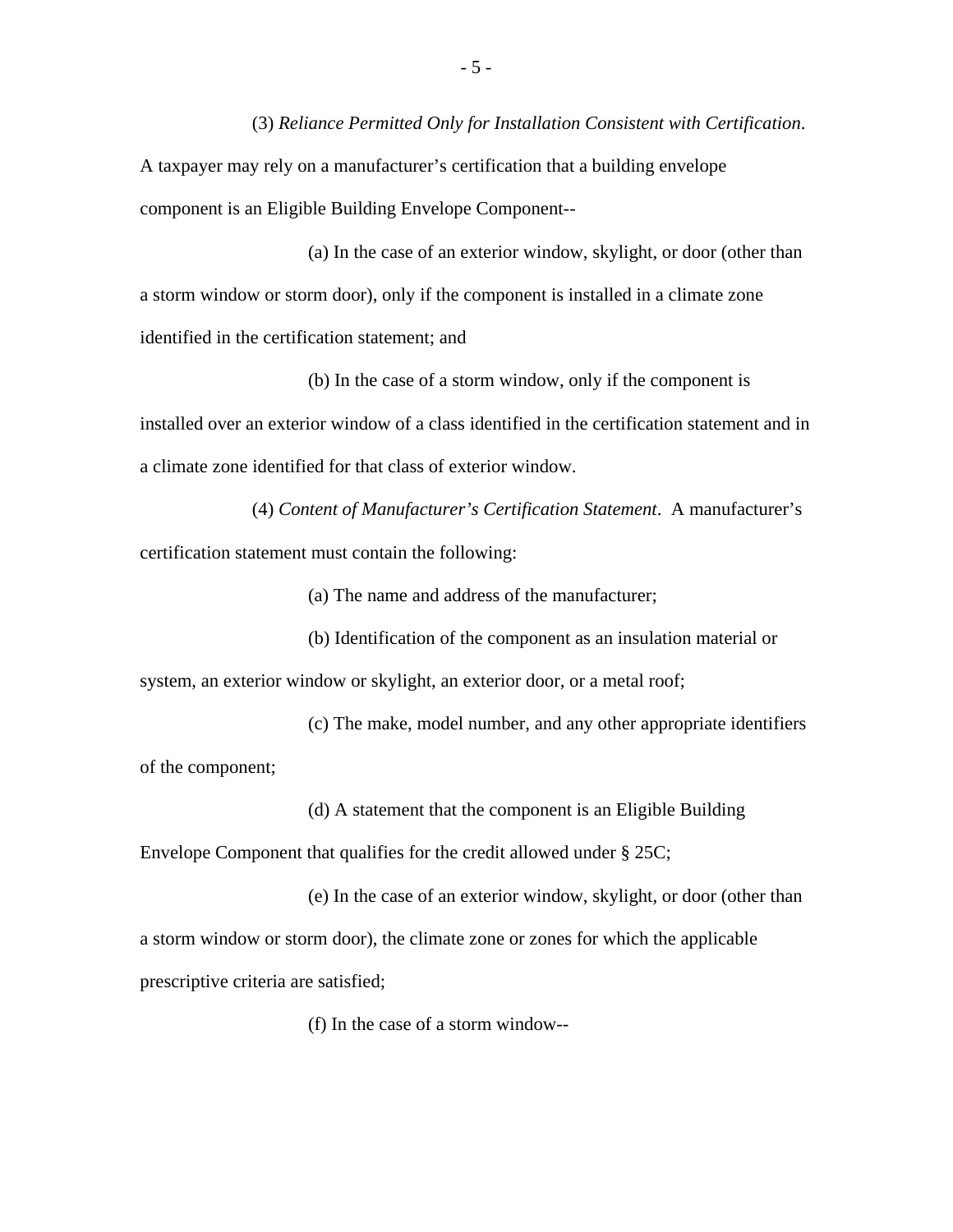(i) The classes of exterior window (e.g., single pane; double pane, clear glass; double pane, Low-E coating) over which the storm window may be installed and that, in combination with the storm window, satisfy the applicable prescriptive criteria for one or more climate zones; and

(ii) For each such class of exterior window, the climate zone or zones for which the applicable prescriptive criteria are satisfied; and

(g) A declaration, signed by a person currently authorized to bind the manufacturer in such matters, in the following form:

"Under penalties of perjury, I declare that I have examined this certification statement, and to the best of my knowledge and belief, the facts are true, correct, and complete."

(5) *Manufacturer's Records*. A manufacturer that certifies to a taxpayer that a component is an Eligible Building Envelope Component must retain in its records documentation establishing that the component satisfies the applicable conditions of section 4.01 of this notice including, in the case of an exterior window, its National Fenestration Rating Council (NFRC) rating. The manufacturer must, upon request, make such documentation available for inspection by the Service.

*Requirements*. The Service may, upon examination (and after any appropriate consultation with the Department of Energy (DOE) or Environmental Protection Agency (EPA)), determine that a component that has been certified under this section is not an Eligible Building Envelope Component. In that event, or if the component's manufacturer fails to satisfy the requirements relating to documentation in section 4.02(5)

(6) *Effect of Erroneous Certification or Failure to Satisfy Documentation*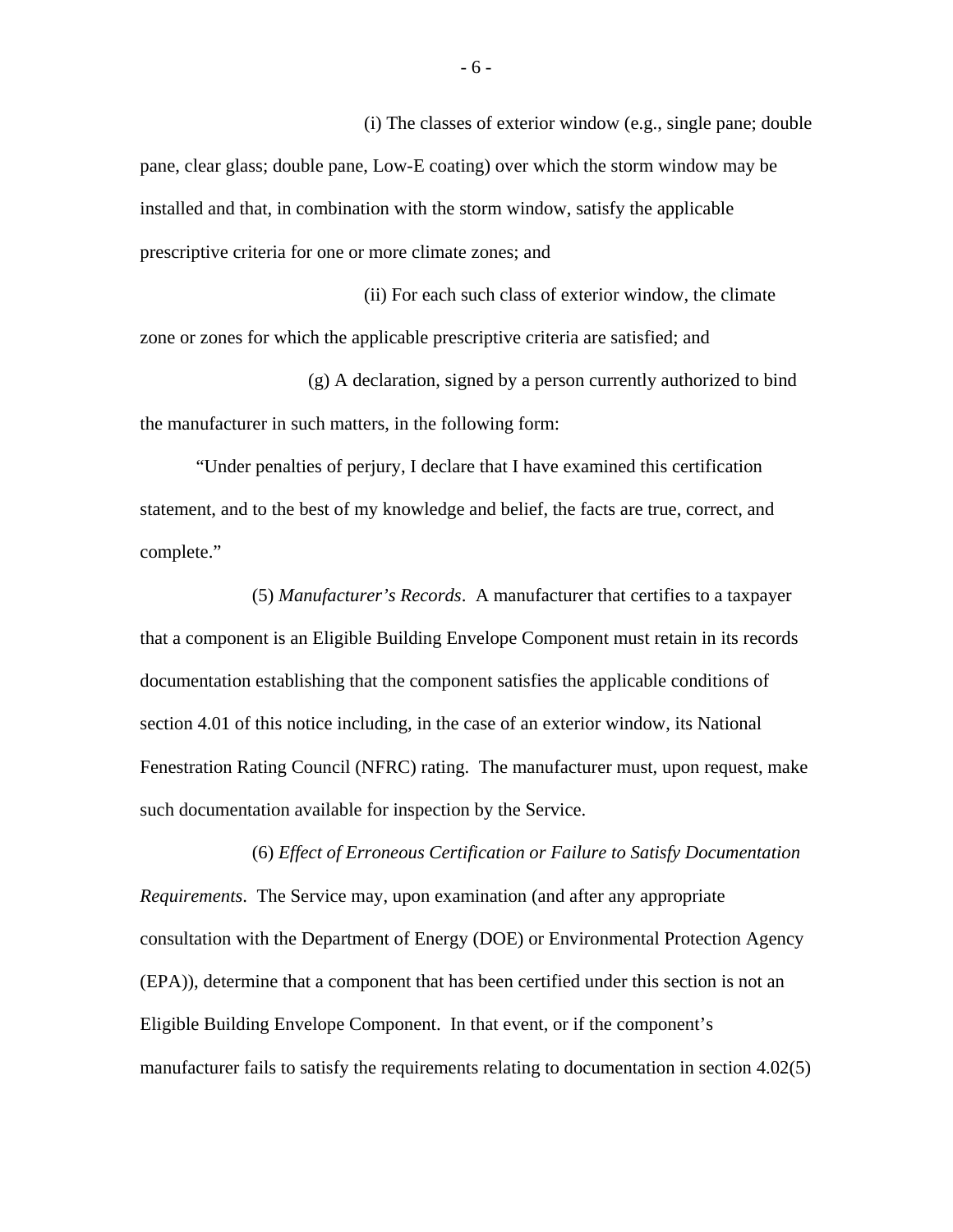of this notice, the manufacturer's right to provide a certification on which future purchasers of the component can rely will be withdrawn, and taxpayers purchasing the component after the date on which the Service publishes an announcement of the withdrawal may not rely on the manufacturer's certification. Taxpayers may continue to rely on the certification for components purchased on or before the date on which the announcement of the withdrawal is published (including in cases in which the component is not installed and the credit is not claimed until after the announcement of the withdrawal is published). Manufacturers are reminded that an erroneous certification statement may result in the imposition of penalties--

(a) Under § 7206 for fraud and making false statements; and

(b) Under § 6701 for aiding and abetting an understatement of tax liability (in the amount of \$1,000 per return on which a credit is claimed in reliance on the certification).

(7) *Availability of Certification Information*. Manufacturers are encouraged to provide a listing of qualified components and applicable certification information on their websites to facilitate taxpayer identification of qualified components.

.03 *Special Rule for Energy Star Windows and Skylights*. A taxpayer may treat an exterior window or skylight that bears an Energy Star label and is installed in the region identified on the label as an Eligible Building Envelope Component and may rely on such Energy Star label, rather than on a manufacturer's certification statement, in claiming the § 25C credit.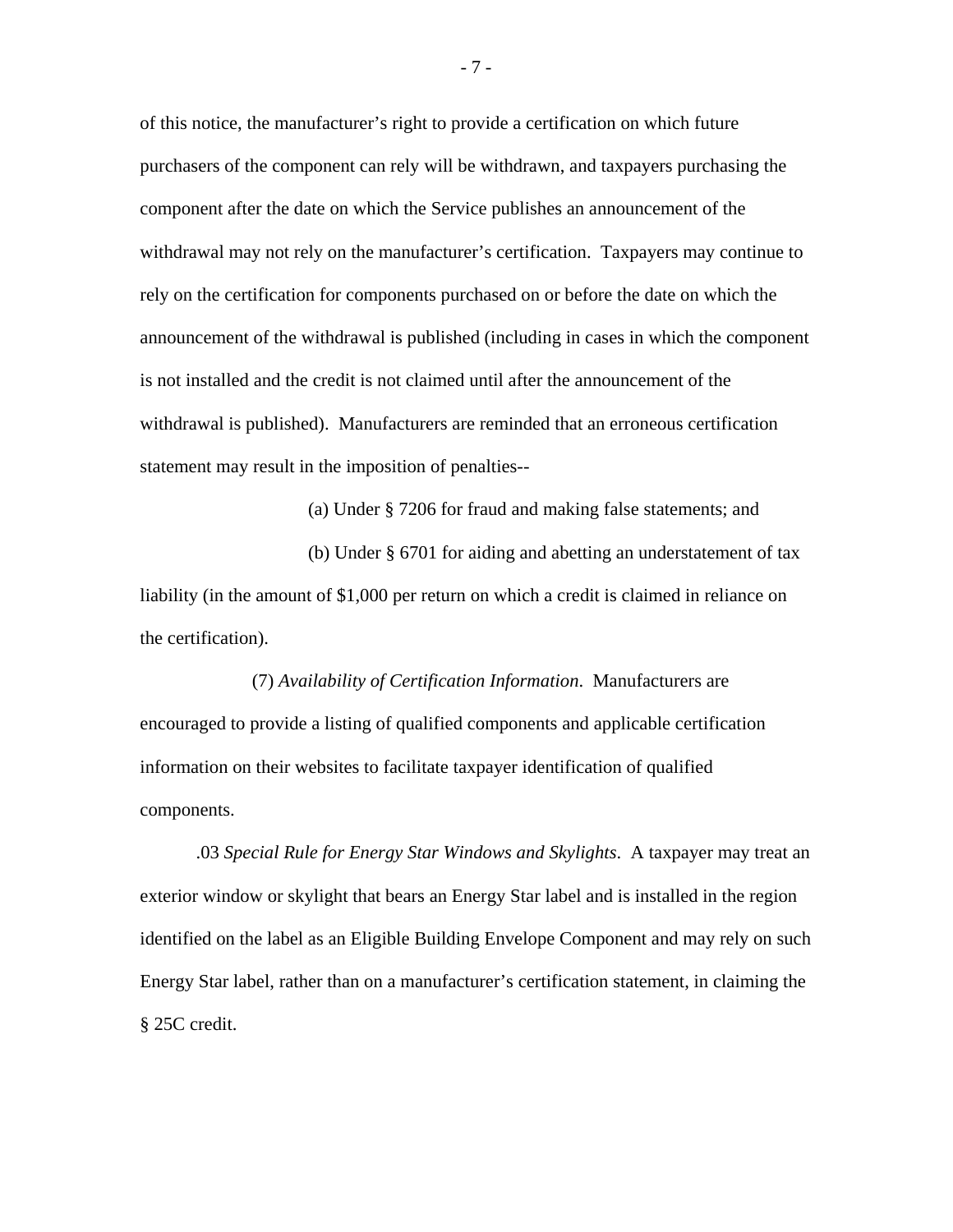.04 *Specifically and Primarily Designed*. A component is not specifically and primarily designed to reduce heat loss or gain of a dwelling unit if its principal purposes are to provide structural support, to provide a finished surface, as in the case of drywall or siding, or to serve any other function unrelated to the reduction of heat loss or gain. The principal purpose of a component serves functions unrelated to the reduction of heat loss or gain if production costs attributable to features other than those that reduce heat loss or gain exceed production costs attributable to features that reduce heat loss or gain.

.05 *Additional Requirements*. A taxpayer may claim a credit with respect to amounts paid or incurred for an Eligible Building Envelope Component only if the following additional requirements are satisfied:

(1) The component is installed in or on a dwelling unit located in the United States and, at the time of installation, the dwelling unit is owned and used by the taxpayer as the taxpayer's principal residence (within the meaning of § 121);

(2) The original use of the component commences with the taxpayer; and

(3) The component reasonably can be expected to remain in use for at least five years. For this purpose, a component will be treated as reasonably expected to remain in use for at least five years if the manufacturer offers, at no extra charge, at least a two-year warranty providing for repair or replacement of the component in the event of a defect in materials or workmanship. If the manufacturer does not offer such a warranty, all relevant facts and circumstances are taken into account in determining whether the component reasonably can be expected to remain in use for at least five years.

.06 *Installation Costs*. With respect to Eligible Building Envelope Components, the credit is allowed only for amounts paid or incurred to purchase the components. The

- 8 -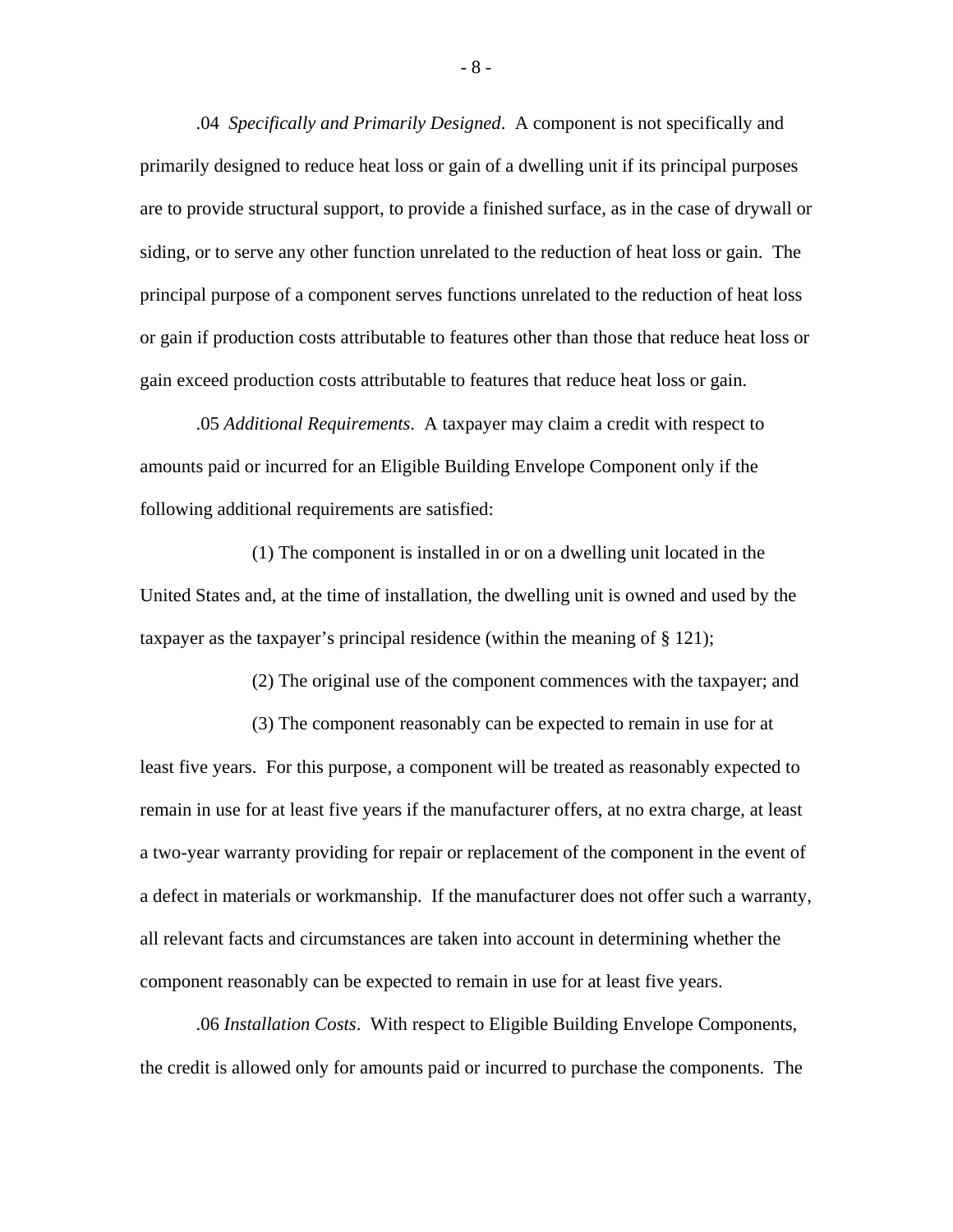credit is not allowed for amounts paid or incurred for the onsite preparation, assembly, or original installation of the components.

## SECTION 5. RESIDENTIAL ENERGY PROPERTY

.01 *Qualified Energy Property*. The credit for residential energy property expenditures is allowed with respect to the following property (Qualified Energy Property):

(1) An electric heat pump water heater that yields an energy factor of at least 2.0 in the standard DOE test procedure;

(2) An electric heat pump that has a heating seasonal performance factor (HSPF) of at least 9, a seasonal energy efficiency ratio (SEER) of at least 15, and an energy efficiency ratio (EER) of at least 13;

(3) A closed loop geothermal heat pump that has an EER of at least 14.1 and a heating coefficient of performance (COP) of at least 3.3;

(4) An open loop geothermal heat pump that has an EER of at least 16.2 and a heating COP of at least 3.6;

(5) A direct expansion geothermal heat pump that has an EER of at least 15 and a heating COP of at least 3.5;

(6) A central air conditioner that achieves the highest efficiency tier that has been established by the Consortium of Energy Efficiency and is in effect on January 1, 2006;

(7) A natural gas, propane, or oil water heater that has an energy factor of at least 0.80;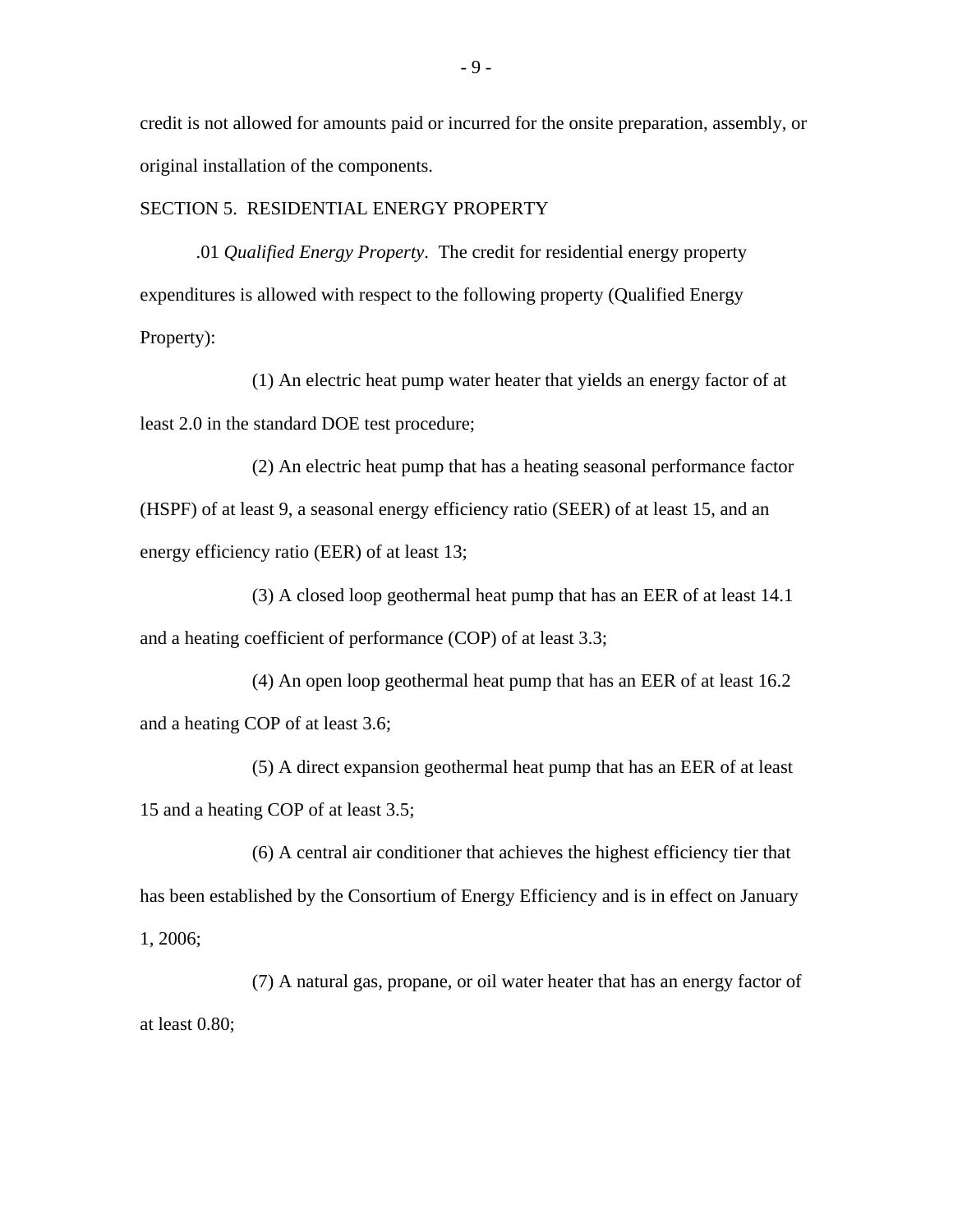(8) A natural gas, propane, or oil furnace or hot water boiler that achieves an annual fuel utilization efficiency rate of not less than 95; and

(9) A fan that is used in a natural gas, propane, or oil furnace and has an annual electricity use of no more than 2 percent of the total annual site energy use of the furnace (as determined in the standard DOE test procedure).

.02 *Manufacturer's Certification.* —

(1) *Requirements Applicable to Manufacturer*. The manufacturer of a product may certify to a taxpayer that the product is Qualified Energy Property by providing the taxpayer with a certification statement that satisfies the requirements of section 5.02(3) of this notice. The certification statement may be provided by including a written copy of the statement with the packaging of the product, in printable form on the manufacturer's website, or in any other manner that will permit the taxpayer to retain the certification statement for tax recordkeeping purposes.

(2) *Taxpayer Reliance*. Except as provided in section 5.02(5) of this notice, a taxpayer may rely on a manufacturer's certification that a product is Qualified Energy Property. A taxpayer is not required to attach the certification statement to the return on which the credit is claimed. However,  $\S$  1.6001-1(a) of the Income Tax Regulations requires that taxpayers maintain such books and records as are sufficient to establish the entitlement to, and amount of, any credit claimed by the taxpayer. Accordingly, a taxpayer claiming a credit for Qualified Energy Property should retain the certification statement as part of the taxpayer's records for purposes of  $\S 1.6001-1(a)$ .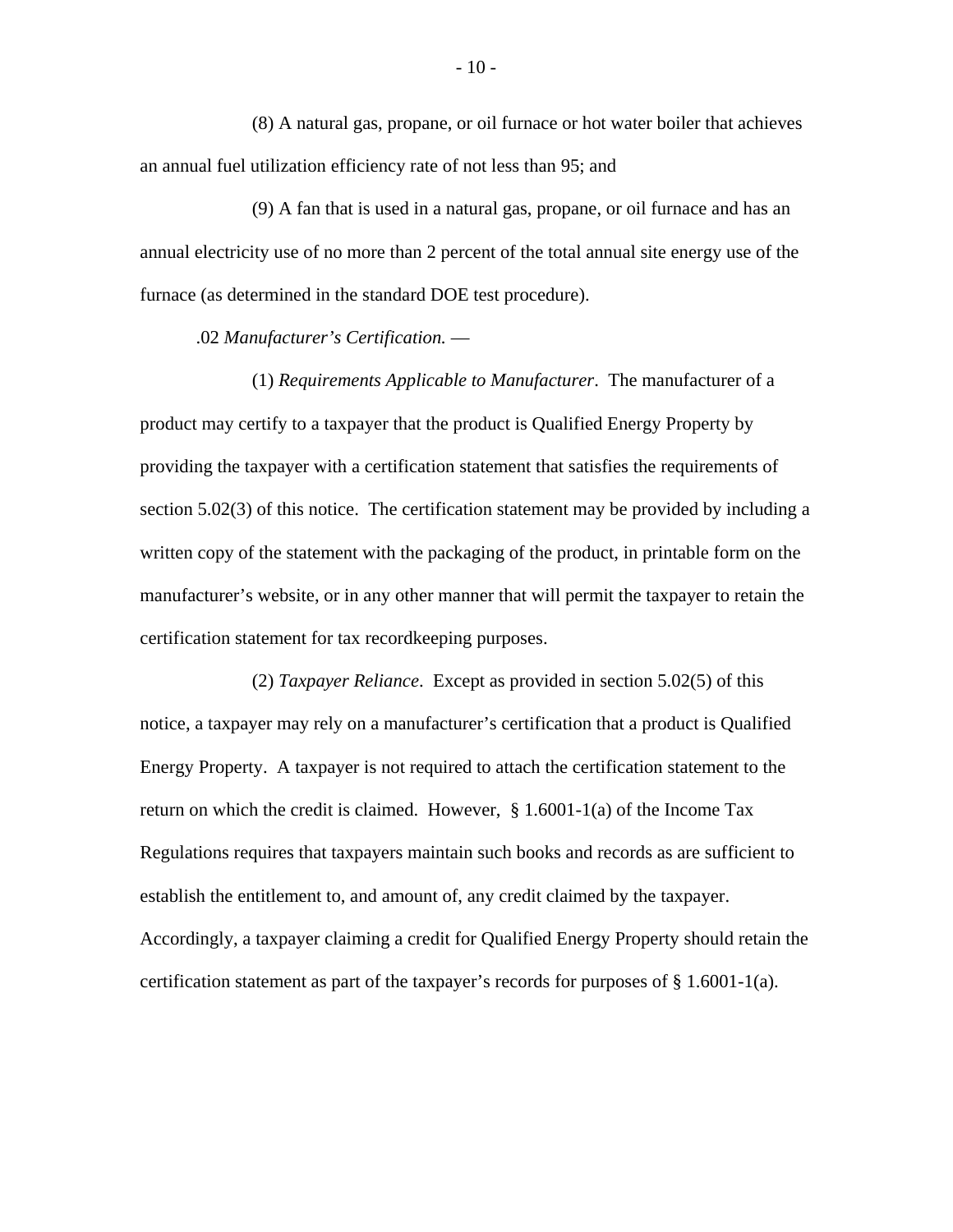(3) *Content of Manufacturer's Certification Statement*. A manufacturer's certification statement to be provided to taxpayers who purchase Qualified Energy Property must contain the following:

(a) The name and address of the manufacturer;

(b) The class of Qualified Energy Property (as listed in section 5.01 of this notice) in which the product is included;

(c) The make, model number, and any other appropriate identifiers of the product;

(d) A statement that the product is Qualified Energy Property that qualifies for the credit allowed under § 25C; and

(e) A declaration, signed by a person currently authorized to bind the manufacturer in these matters, in the following form:

"Under penalties of perjury, I declare that I have examined this certification statement, and to the best of my knowledge and belief, the facts presented are true, correct, and complete."

(4) *Manufacturer's Records.* A manufacturer that certifies to a taxpayer that a product is Qualified Energy Property must retain in its records documentation establishing that the product satisfies the applicable conditions of section 5.01 of this notice. The manufacturer must, upon request, make such documentation available for inspection by the Service. The documentation--

(a) In the case of the EER for a central air conditioner or electric heat pump, must include measurements based on published data that are the result of manufacturer tests at 95 degrees Fahrenheit and may be based on the certified data of the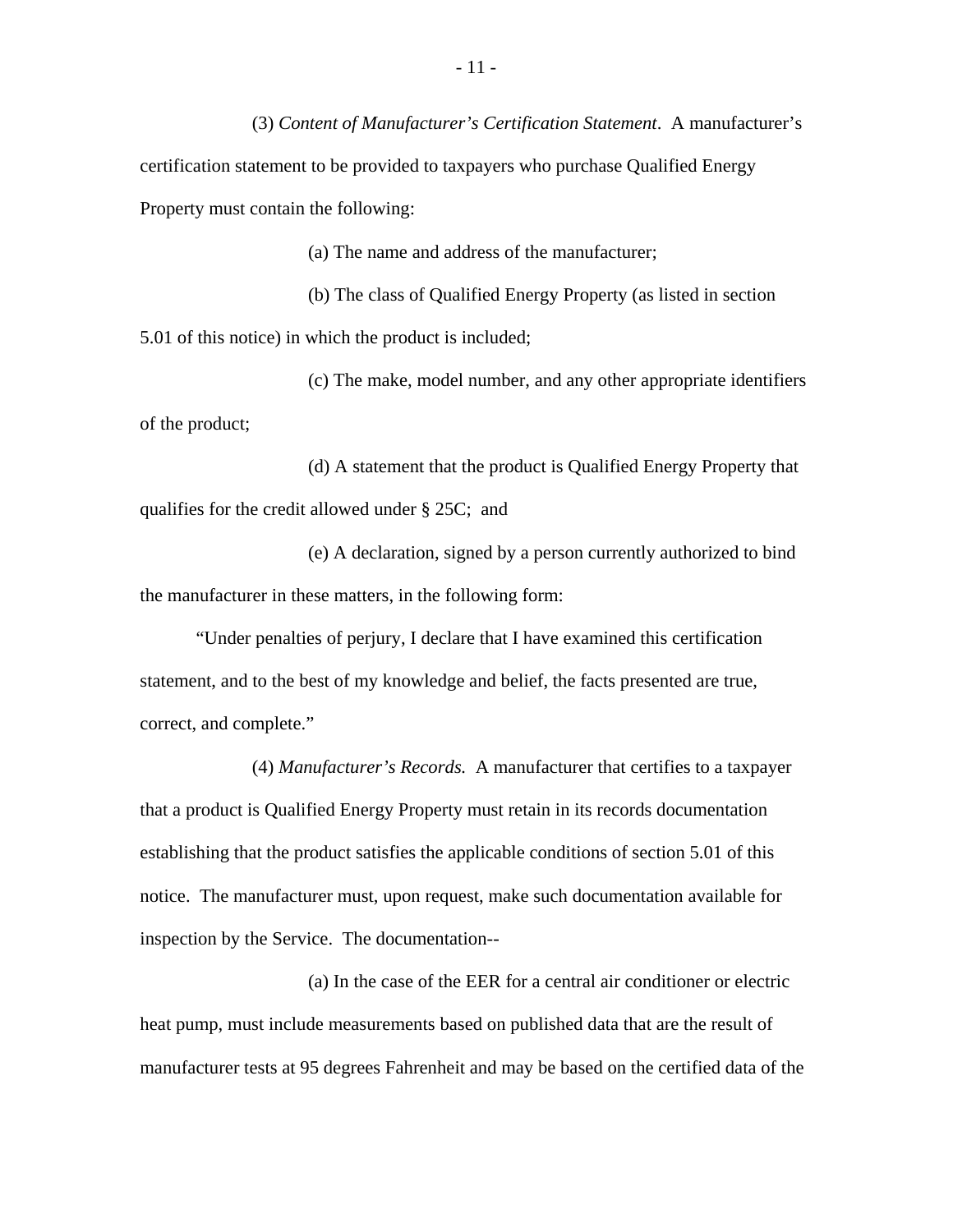Air Conditioning and Refrigeration Institute that are prepared in partnership with the Consortium for Energy Efficiency; and

(b) In the case of a geothermal heat pump, must be based on testing under the conditions of ARI/ISO Standard 13256-1 for Water Source Heat Pumps or ARI 870 for Direct Expansion GeoExchange Heat Pumps, as appropriate, and include evidence that water heating services have been provided through a desuperheater or integrated water heating system connected to the storage water heater tank.

#### (5) *Effect of Erroneous Certification or Failure to Satisfy Documentation*

*Requirements*. The Service may, upon examination (and after any appropriate consultation with DOE or EPA), determine that a product that has been certified under this section is not Qualified Energy Property. In that event, or if the product's manufacturer fails to satisfy the requirements relating to documentation in section 5.02(4) of this notice, the manufacturer's right to provide a certification on which future purchasers of the product can rely will be withdrawn, and taxpayers purchasing the product after the date on which the Service publishes an announcement of the withdrawal may not rely on the manufacturer's certification. Taxpayers may continue to rely on the certification for products purchased on or before the date on which the announcement of the withdrawal is published (including in cases in which the product is not installed and the credit is not claimed until after the announcement of the withdrawal is published). . Manufacturers are reminded that an erroneous certification statement may result in the imposition of penalties--

(a) Under § 7206 for fraud and making false statements; and

- 12 -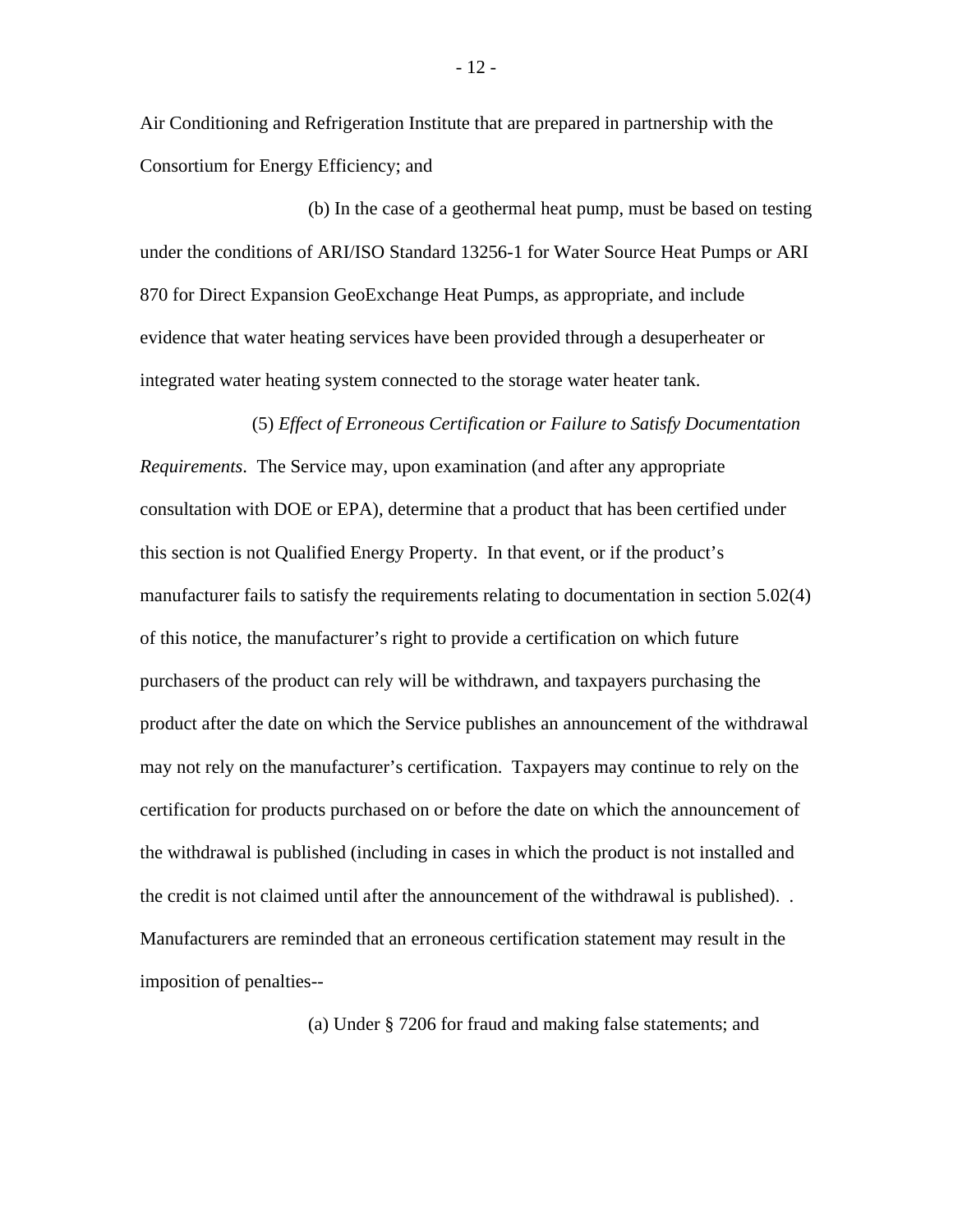(b) Under § 6701 for aiding and abetting an understatement of tax liability (in the amount of \$1,000 per return on which a credit is claimed in reliance on the certification).

(6) *Availability of Certification Information*. Manufacturers are encouraged to provide a listing of qualified products and applicable certification information on their websites to facilitate taxpayer identification of qualified products.

.03 *Additional Requirements*. A taxpayer may claim a credit with respect to expenditures paid or incurred for Qualified Energy Property only if the following additional requirements are satisfied:

(1) The property is installed on or in connection with a dwelling unit located in the United States and, at the time of installation, the dwelling unit is owned and used by the taxpayer as the taxpayer's principal residence (within the meaning of § 121); and

(2) The property is originally placed in service by the taxpayer.

.04 *Installation Costs*. The credit is allowed for amounts paid or incurred to purchase Qualified Energy Property and for expenditures for labor costs properly allocable to the onsite preparation, assembly, or original installation of the property. SECTION 6. PAPERWORK REDUCTION ACT

The collection of information contained in this notice has been reviewed and approved by the Office of Management and Budget in accordance with the Paperwork Reduction Act (44 U.S.C. 3507) under control number 1545-1989.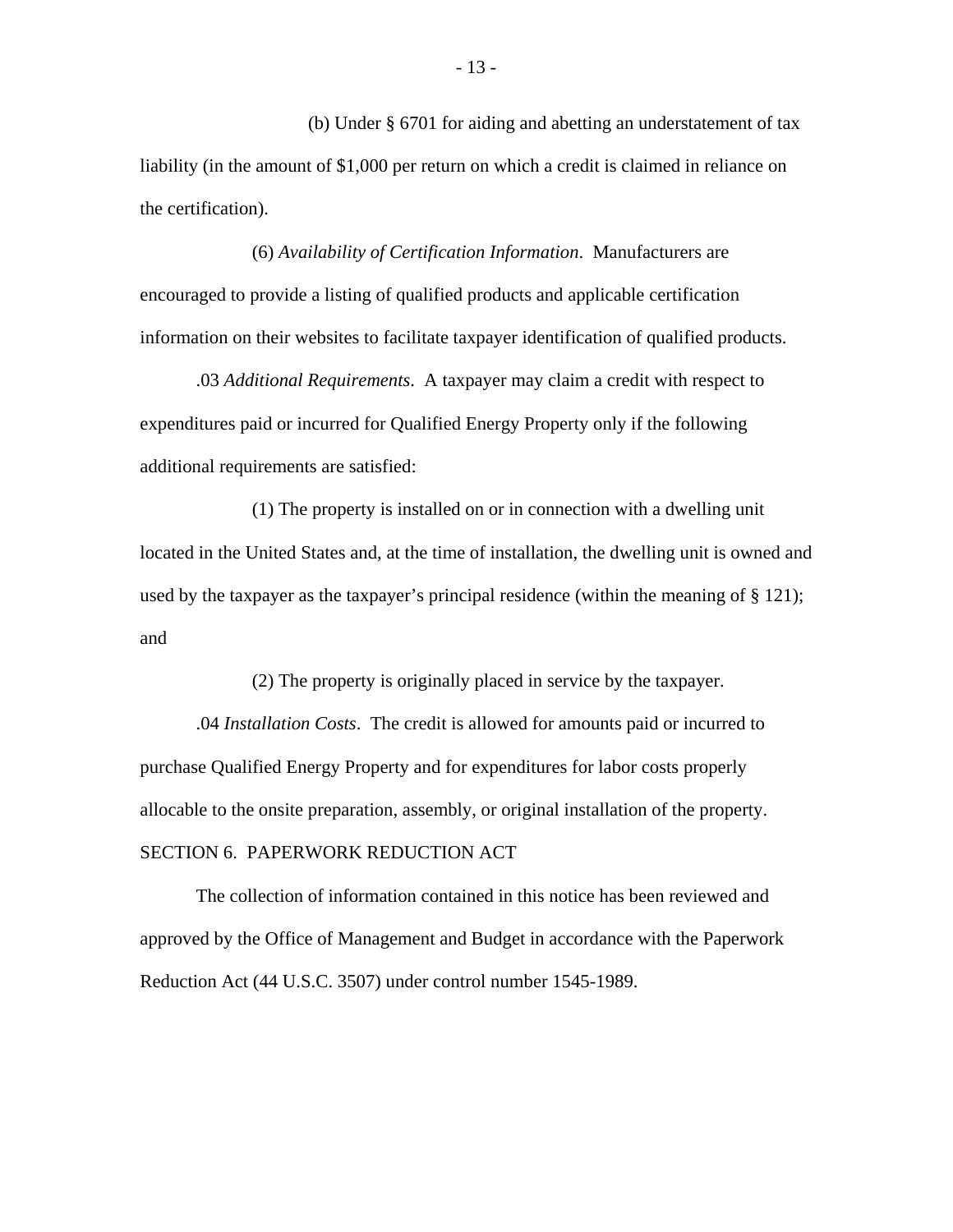An agency may not conduct or sponsor, and a person is not required to respond to, a collection of information unless the collection of information displays a valid OMB control number.

The collections of information in this notice are in sections 4 and 5. This information is required to be collected and retained in order to ensure that property meets the requirements for the Nonbusiness Energy Credit under § 25C. This information will be used to determine whether the property for which manufacturers provide certifications is property that qualifies for the credit. The collection of information is required to obtain a benefit from manufacturers' certification statements that property qualifies for the credit. The likely respondents are corporations, partnerships, and individuals.

The estimated total annual reporting burden is 350 hours.

The estimated annual burden per respondent varies from 2 hours to 3 hours, depending on individual circumstances, with an estimated average burden of 2.5 hours to complete the requests for certification required under this notice. The estimated number of respondents is 140.

The estimated annual frequency of responses is on occasion.

Books or records relating to a collection of information must be retained as long as their contents may become material in the administration of any Internal Revenue law. Generally, tax returns and tax return information are confidential, as required by 26 U.S.C. 6103.